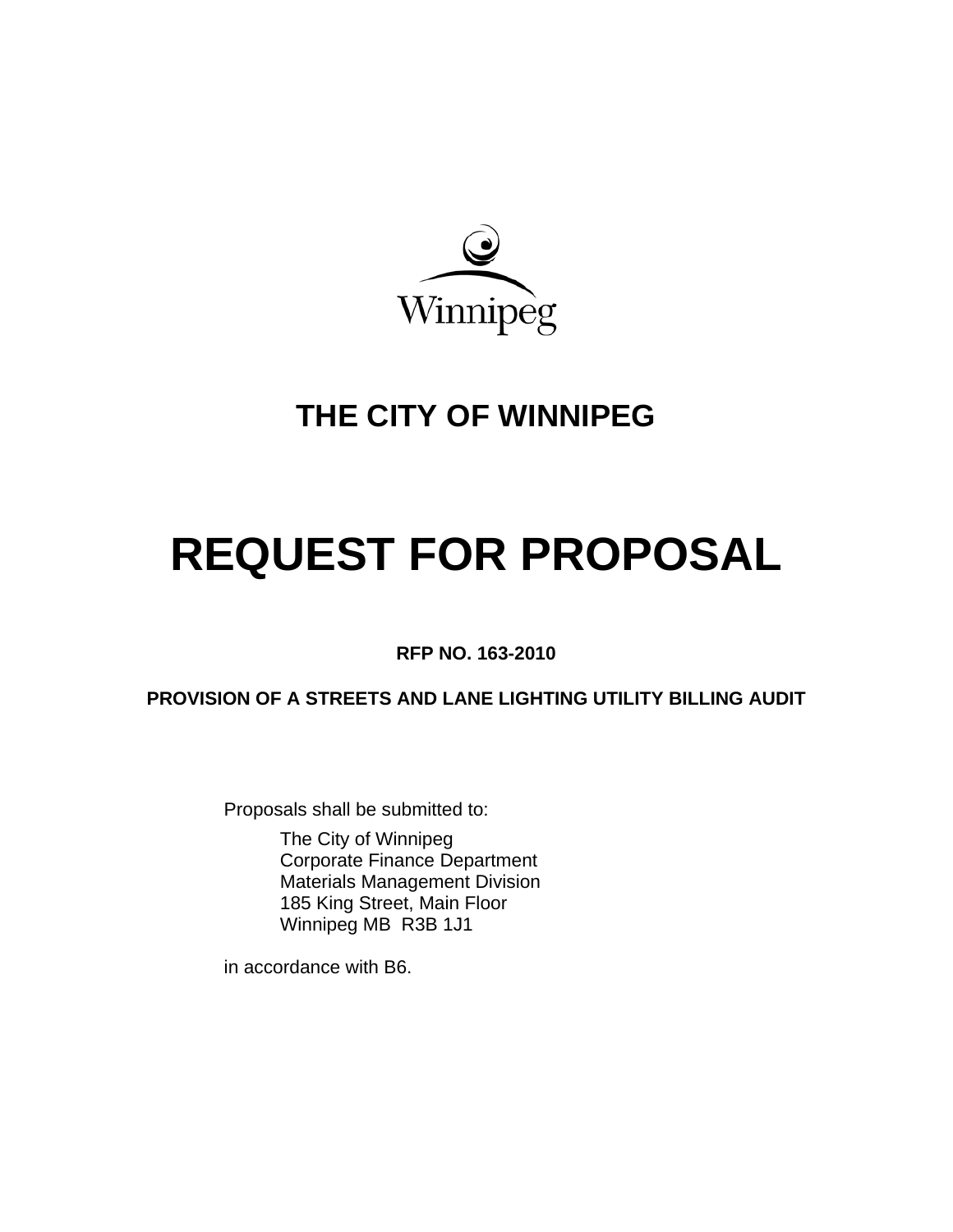# **TABLE OF CONTENTS**

#### **PART A - PROPOSAL SUBMISSION**

| Form A: Proposal                                     | 1                       |
|------------------------------------------------------|-------------------------|
| <b>PART B - BIDDING PROCEDURES</b>                   |                         |
| <b>B1.</b> Contract Title                            | 1                       |
| <b>B2.</b> Submission Deadline                       | 1                       |
| B3. Enquiries                                        | 1                       |
| B4. Confidentiality                                  | 1                       |
| B5. Addenda                                          | 1                       |
| B6. Proposal Submission                              |                         |
| B7. Form A: Proposal                                 |                         |
| B8. Proposed approach                                | $222$<br>$22$           |
| B9. Fees                                             |                         |
| B10. Experience                                      | 3                       |
| B11. References                                      | 3                       |
| B12. Qualification                                   | 3                       |
| B13. Opening of Proposals and Release of Information | 3                       |
| B14. Interviews                                      | 3                       |
| B15. Negotiations                                    | 3                       |
| B16. Evaluation of Proposals                         | 4                       |
| B17. Award of Contract                               | 4                       |
| PART D - SUPPLEMENTAL CONDITIONS                     |                         |
| D1. Scope of Work                                    | 1                       |
| D2. Contract Administrator                           | 1                       |
| D3. Confidentiality and Ownership of Information     | $\overline{c}$          |
| D4. Commencement                                     | $\overline{2}$          |
| D5. Payment                                          | $\overline{c}$          |
| D6. Default and Termination                          | $\overline{\mathbf{c}}$ |
| D7. Indemnity                                        | 3                       |
| D8. Declaration of No Conflict                       | 3                       |
| D9. Information and Reports                          | 3                       |
| D10. Modification of Contract                        | 4                       |
| D11. Assignment                                      | 4                       |
| D12. City not Obligated to Third Parties             | 4                       |
| D13. When Rights and Remedies Not Waived             | 4                       |
| D14. Definitions                                     | 4                       |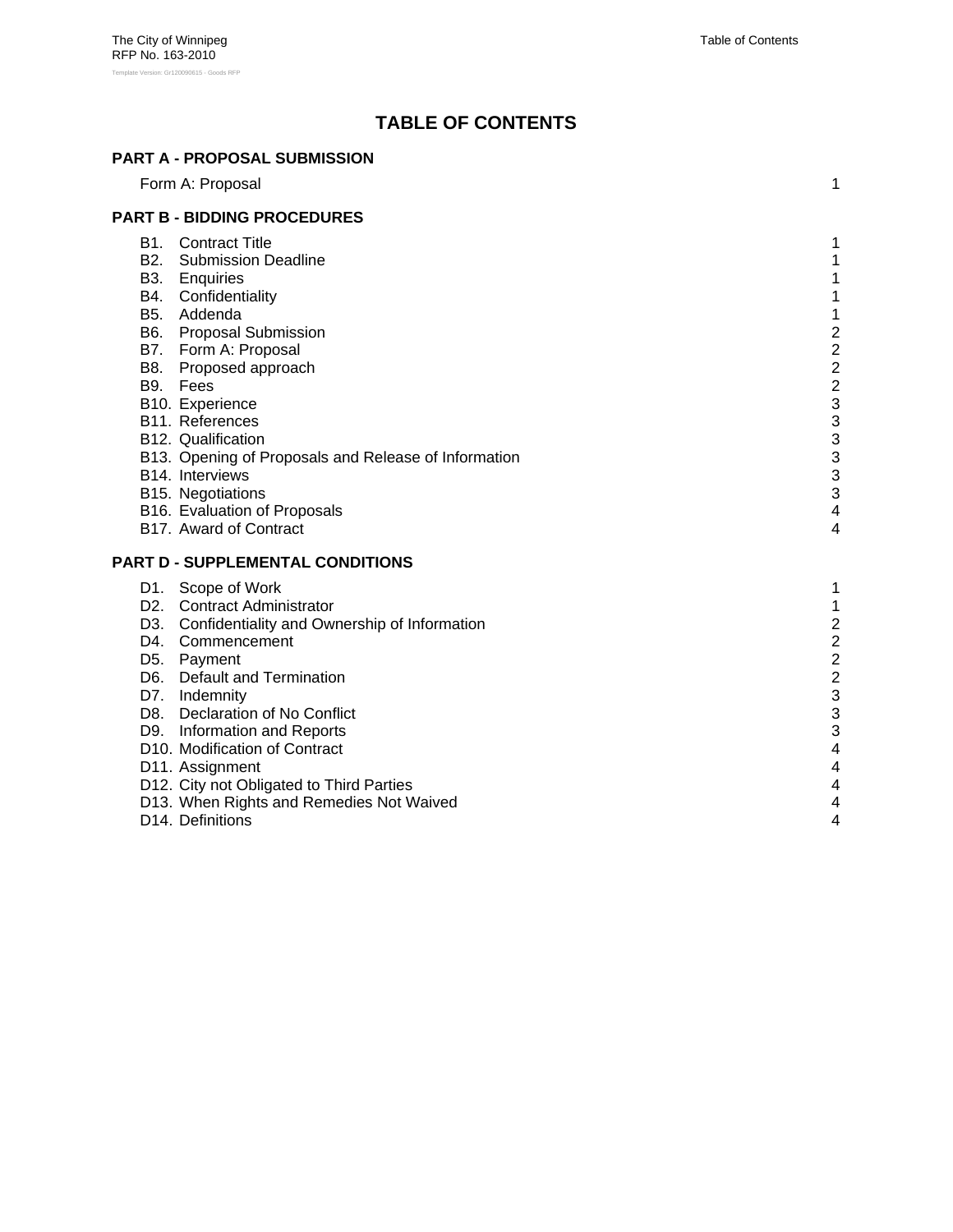### **PART B - BIDDING PROCEDURES**

#### **B1. CONTRACT TITLE**

B1.1 PROVISION OF A STREETS AND LANE LIGHTING UTILITY BILLING AUDIT

#### **B2. SUBMISSION DEADLINE**

- B2.1 The Submission Deadline is 4:00 p.m. Winnipeg time, March 26, 2010.
- B2.2 Proposals determined by the Manager of Materials to have been received later than the Submission Deadline will not be accepted and will be returned upon request.
- B2.3 The Contract Administrator or the Manager of Materials may extend the Submission Deadline by issuing an addendum at any time prior to the time and date specified in B2.1.

#### **B3. ENQUIRIES**

- B3.1 All enquiries shall be directed to the Contract Administrator identified in D2.
- B3.2 If the Bidder has enquiries, or is unsure of the meaning or intent of any provision in this document, the Bidder should submit enquiries, or request clarification from the Contract Administrator, at least five (5) Business Days prior to the Submission Deadline.
- B3.3 Responses to enquiries which, in the sole judgment of the Contract Administrator, require a correction to or a clarification of this document will be provided by the Contract Administrator to all Bidders by issuing an addendum.
- B3.4 Responses to enquiries which, in the sole judgment of the Contract Administrator, do not require a correction to or a clarification of this document will be provided by the Contract Administrator only to the Bidder who made the enquiry.
- B3.5 If the Bidder finds errors, discrepancies or omissions in this document, the Bidder shall promptly notify the Contract Administrator of the error, discrepancy or omission prior to the Submission Deadline.
- B3.6 The Bidder shall not be entitled to rely on any response or interpretation received pursuant to B3 unless that response or interpretation is provided by the Contract Administrator in writing.

#### **B4. CONFIDENTIALITY**

- B4.1 Information provided to a Bidder by the City or acquired by a Bidder by way of further enquiries or through investigation is confidential. Such information shall not be used or disclosed in any way without the prior written authorization of the Contract Administrator.
- B4.2 The Bidder shall not make any statement of fact or opinion regarding any aspect of the Request for Proposals to the media or any member of the public without the prior written authorization of the Contract Administrator.

#### **B5. ADDENDA**

- B5.1 The Contract Administrator may, at any time prior to the Submission deadline, issue addenda.
- B5.1.1 Addenda will be available on the Bid Opportunities page at The City of Winnipeg, Corporate Finance, Materials Management Division website at http://www.winnipeg.ca/matmgt/bidopp.asp
- B5.1.2 The Bidder is responsible for ensuring that he has received all addenda and is advised to check the Materials Management Division website for addenda regularly and shortly before the Submission Deadline, as may be amended by addendum.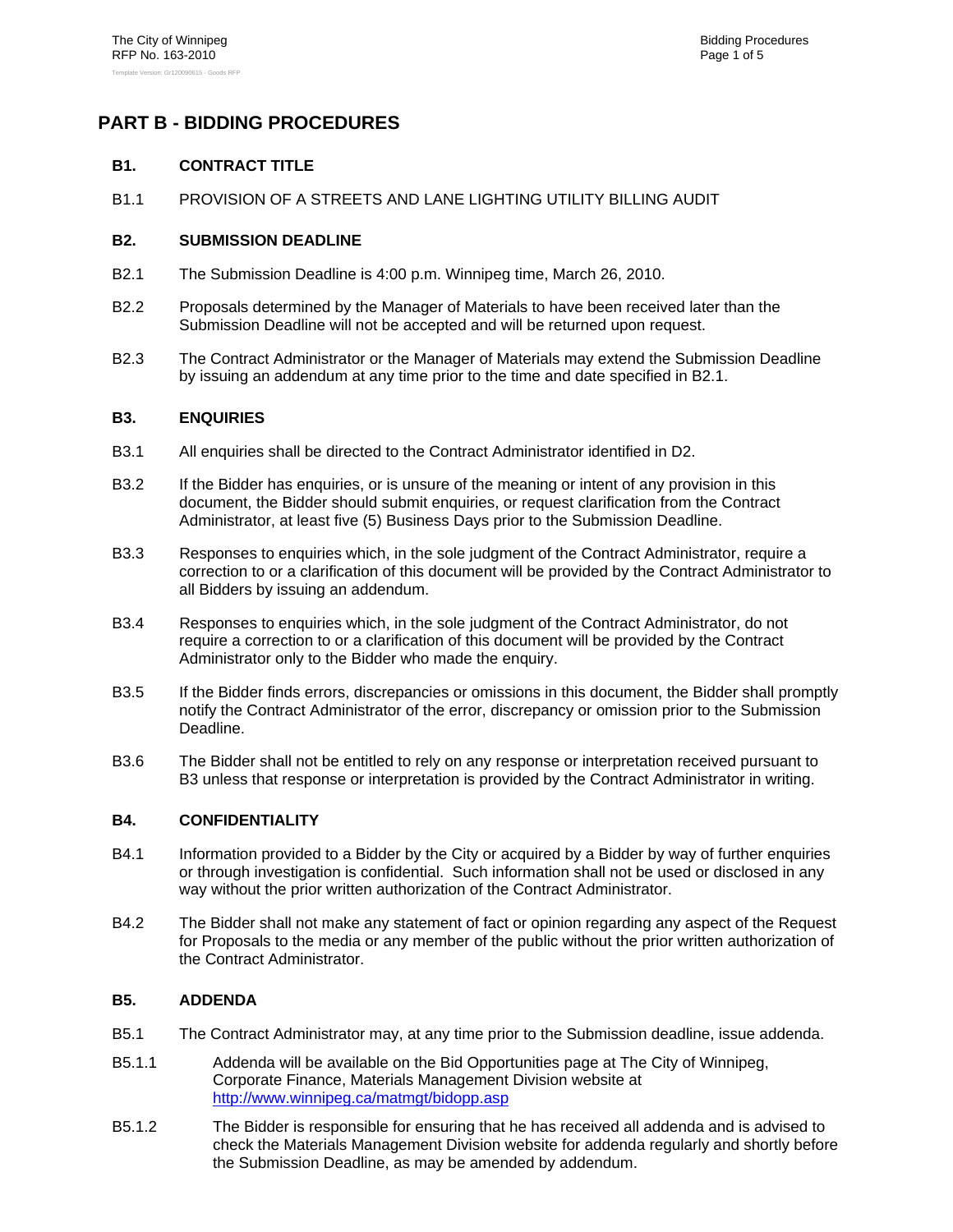B5.2 The Bidder shall acknowledge receipt of each addendum in Paragraph 4 of Form A: Proposal. Failure to acknowledge receipt of an addendum may render a Proposal non-responsive.

#### **B6. PROPOSAL SUBMISSION**

- B6.1 The Proposal shall consist of the following components:
	- (a) Form A: Proposal (Section A);
	- (b) Proposed Approach (Section B)*;*
	- (c) Prices (Section C)*;*
	- (d) Experience (Section D)*;*
	- (e) References (Section E)
	- (f) Qualifications (Section F)*.*
- B6.2 Bidders are advised that inclusion of terms and conditions inconsistent with the this document will be evaluated in accordance with B16.1(a).
- B6.3 Proponents should submit one (1) unbound original (marked "original") and four (4) copies plus one (1) copy in an MSOffice compatible electronic format on a standard CD. If there is any discrepancy between the electronic version and the original hard copy, the original hard copy shall take precedence.
- B6.3.1 Each requirement should be addressed in a separate section clearly marked with the corresponding letter.
- B6.3.2 Each section should contain no more than six (6) pages (standard 8.5"x11"), using a printing font with a 12 pitch. Any graphics included should be contained within the specified amount of pages.
- B6.4 The City reserves the right to make additional copies of all Submissions for its internal review process and to provide such copies to its staff and external advisors.
- B6.5 Proposals submitted by facsimile transmission (fax) or internet electronic mail (e-mail) will not be accepted.
- B6.6 Proposals shall be submitted to:

The City of Winnipeg Corporate Finance Department Materials Management Division 185 King Street, Main Floor Winnipeg MB R3B 1J1

#### **B7. FORM A: PROPOSAL**

B7.1 Bidders shall complete Form A: Proposal, making all required entries.

#### **B8. PROPOSED APPROACH**

B8.1 Bidders shall propose an audit approach for the utility billings to the City for streets and lane lighting charges.

#### **B9. FEES**

- B9.1 Bidders shall submit a fee (as a percent), in Canadian funds, for the Scope of Work identified in D<sub>1</sub>
- B9.2 Prices shall not include the Goods and Services Tax (GST) or Manitoba Retail Sales Tax (MRST, also known as PST), which shall be extra where applicable.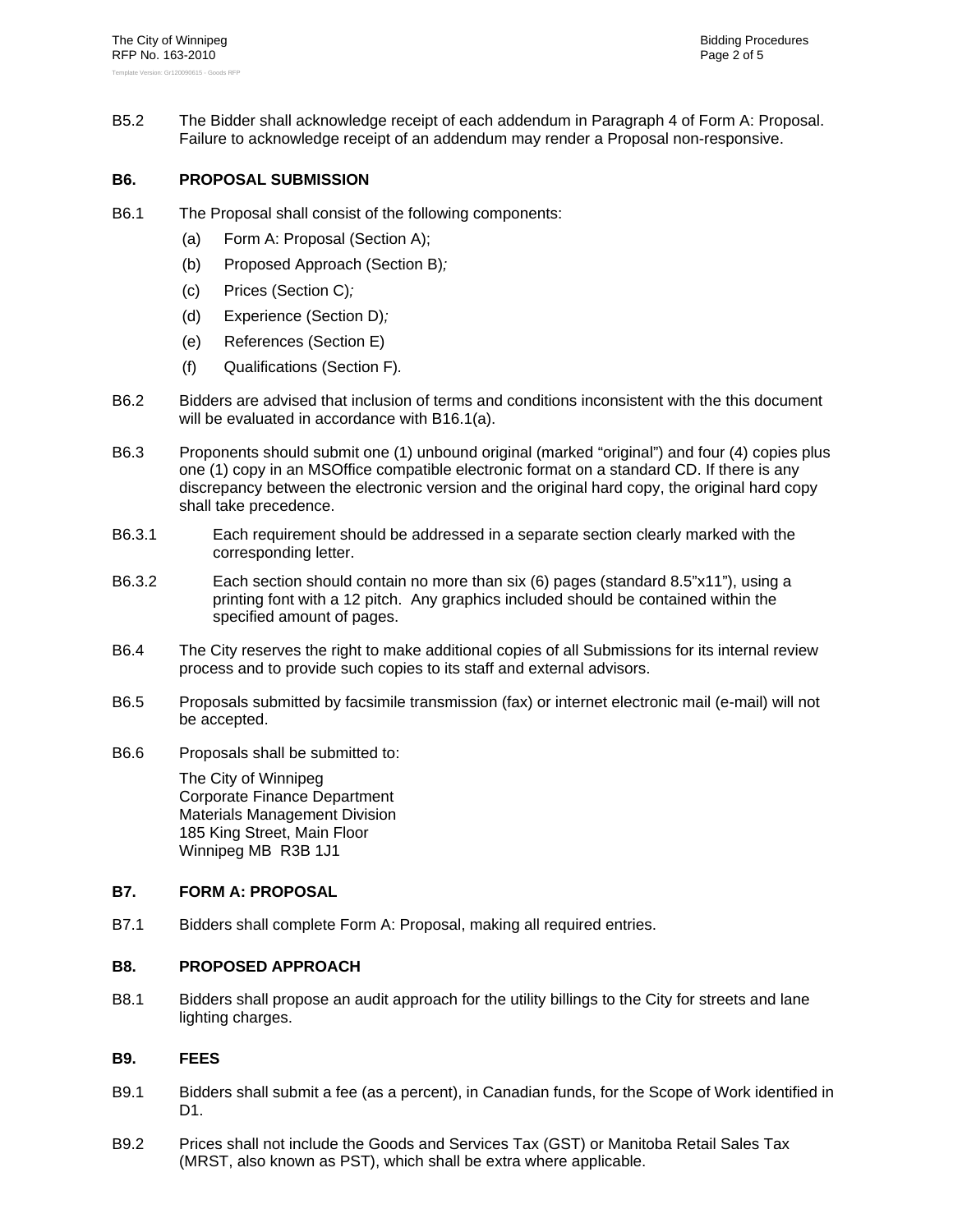#### **B10. EXPERIENCE**

- B10.1 Bidders shall submit the following information:
	- (a) knowledge of utility bill auditing and preferably street lighting utility bill auditing;
	- (b) past work experience specific to utility bill auditing in a similar size operation and evidence of having successfully carried out work similar in nature, scope and value in sufficient detail to demonstrate the Bidder's qualifications to undertake the Work;
	- (c) track record of showing innovation and applying best practices;
	- (d) experience and resumes of proposed team members and estimated percentage of time assigned to the audit.

#### **B11. REFERENCES**

- B11.1 Bidders shall submit:
	- (a) three (3) client references for recent projects similar in size and scope. Each reference should consist of a company name, contact name, email address, phone number and a brief description of the project.

#### **B12. QUALIFICATION**

- B12.1 The Bidder shall:
	- (a) undertake to be in good standing under The Corporations Act (Manitoba), or properly registered under The Business Names Registration Act (Manitoba), or otherwise properly registered, licensed or permitted by law to carry on business in Manitoba, or if the Bidder does not carry on business in Manitoba, in the jurisdiction where the Bidder does carry on business;
	- (b) be financially capable of carrying out the terms of the Contract;
	- (c) have all the necessary experience, capital, organization, and equipment to perform the Work in strict accordance with the terms and provisions of the Contract; and
- B12.2 The Bidder shall submit, within three (3) Business Days of a request by the Contract Administrator, further proof, satisfactory to the Contract Administrator, of the qualifications of the Bidder and of any proposed Subcontractor.

#### **B13. OPENING OF PROPOSALS AND RELEASE OF INFORMATION**

- B13.1 Proposals will not be opened publicly.
- B13.2 To the extent permitted, the City shall treat all Proposal as confidential, however the Bidder is advised that any information contained in any Proposal Submission may be released if required by City policy or procedures, by The Freedom of Information and Protection of Privacy Act (Manitoba), by other authorities having jurisdiction, or by law.

#### **B14. INTERVIEWS**

B14.1 The Contract Administrator may, in his sole discretion, interview Bidders during the evaluation process.

#### **B15. NEGOTIATIONS**

B15.1 The City reserves the right to negotiate details of the Contract with any Bidder. Bidders are advised to present their best offer, not a starting point for negotiations in their Proposal Submission.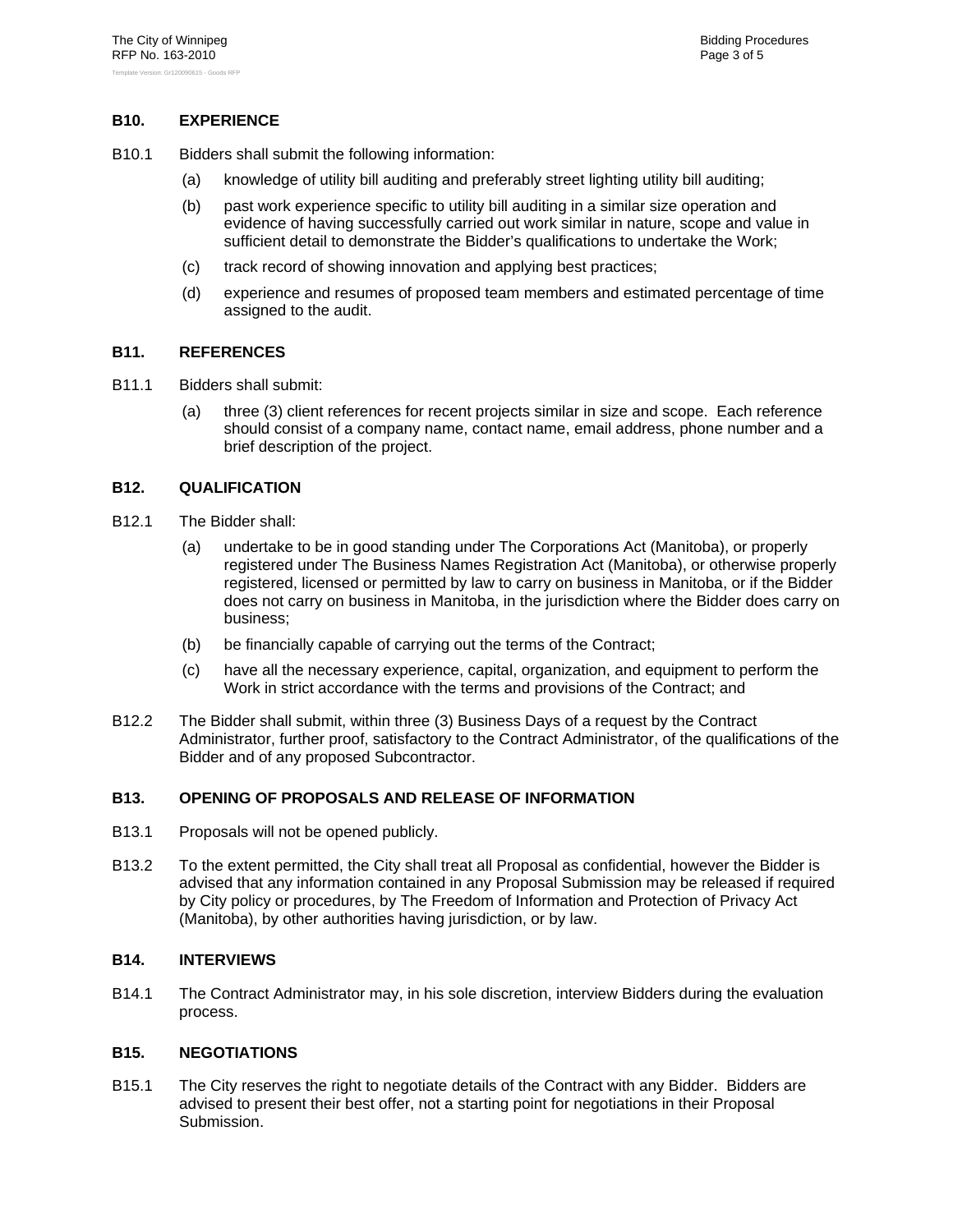- B15.2 The City may negotiate with the Bidders submitting, in the City's opinion, the most advantageous Proposals. The City may enter into negotiations with one or more Bidders without being obligated to offer the same opportunity to any other Bidders. Negotiations may be concurrent and will involve each Bidder individually. The City shall incur no liability to any Bidder as a result of such negotiations.
- B15.3 If, in the course of negotiations pursuant to B15.2 or otherwise, the Bidder amends or modifies a Proposal after the Submission Deadline, the City may consider the amended Proposal as an alternative to the Proposal already submitted without releasing the Bidder from the Proposal as originally submitted.

#### **B16. EVALUATION OF PROPOSALS**

B16.1 Award of the Contract shall be based on the following evaluation criteria:

| (a) | compliance by the Bidder with the requirements of the Request for Proposal or<br>acceptable deviation there from: | (pass/fail) |  |
|-----|-------------------------------------------------------------------------------------------------------------------|-------------|--|
| (b) | qualifications of the Bidder and the Subcontractors, if any, pursuant to B12:                                     |             |  |
|     |                                                                                                                   | (pass/fail) |  |
| (C) | Proposed Audit Approach;                                                                                          | <b>20%</b>  |  |
| (d) | Prices:                                                                                                           | 50%         |  |
| 'e. | Experience.                                                                                                       | 30%         |  |

- B16.2 Further to B16.1(a), the Award Authority may reject a Proposal as being non-responsive if the Proposal Submission is incomplete, obscure or conditional, or contains additions, deletions, alterations or other irregularities. The Award Authority may reject all or any part of any Proposal, or waive technical requirements or minor informalities or irregularities if the interests of the City so require.
- B16.3 Further to B16.1(b), the Award Authority shall reject any Proposal submitted by a Bidder who does not demonstrate, in his Proposal, in other information required to be submitted, during interviews or in the course of reference checks, that he is responsible and qualified.
- B16.4 Further to B15.1(c), the Proposed Audit Approach shall be evaluated based on the information submitted in accordance with B6.1(b) and B8.
- B16.5 Further to B16.1(d), Prices will be evaluated based on the information submitted in accordance with B6.1(c) and B9.
- B16.6 Further to B16.1(e), Experience will be evaluated based on the information submitted in accordance with B6.1(d) and B10.
- B16.7 Reference checks to confirm information provided may not be restricted to only those submitted by the Bidder, and may include organizations representing Persons, known to have done business with the Bidder.

#### **B17. AWARD OF CONTRACT**

- B17.1 The City will give notice of the award of the Contract or will give notice that no award will be made.
- B17.2 The City will have no obligation to award a Contract to a Bidder, even though one or all of the Bidders are determined to be responsible and qualified, and the Proposals are determined to be responsive.
- B17.2.1 Without limiting the generality of B17.2, the City will have no obligation to award a Contract where:
	- (a) the Fees exceed the available City funds for the Work;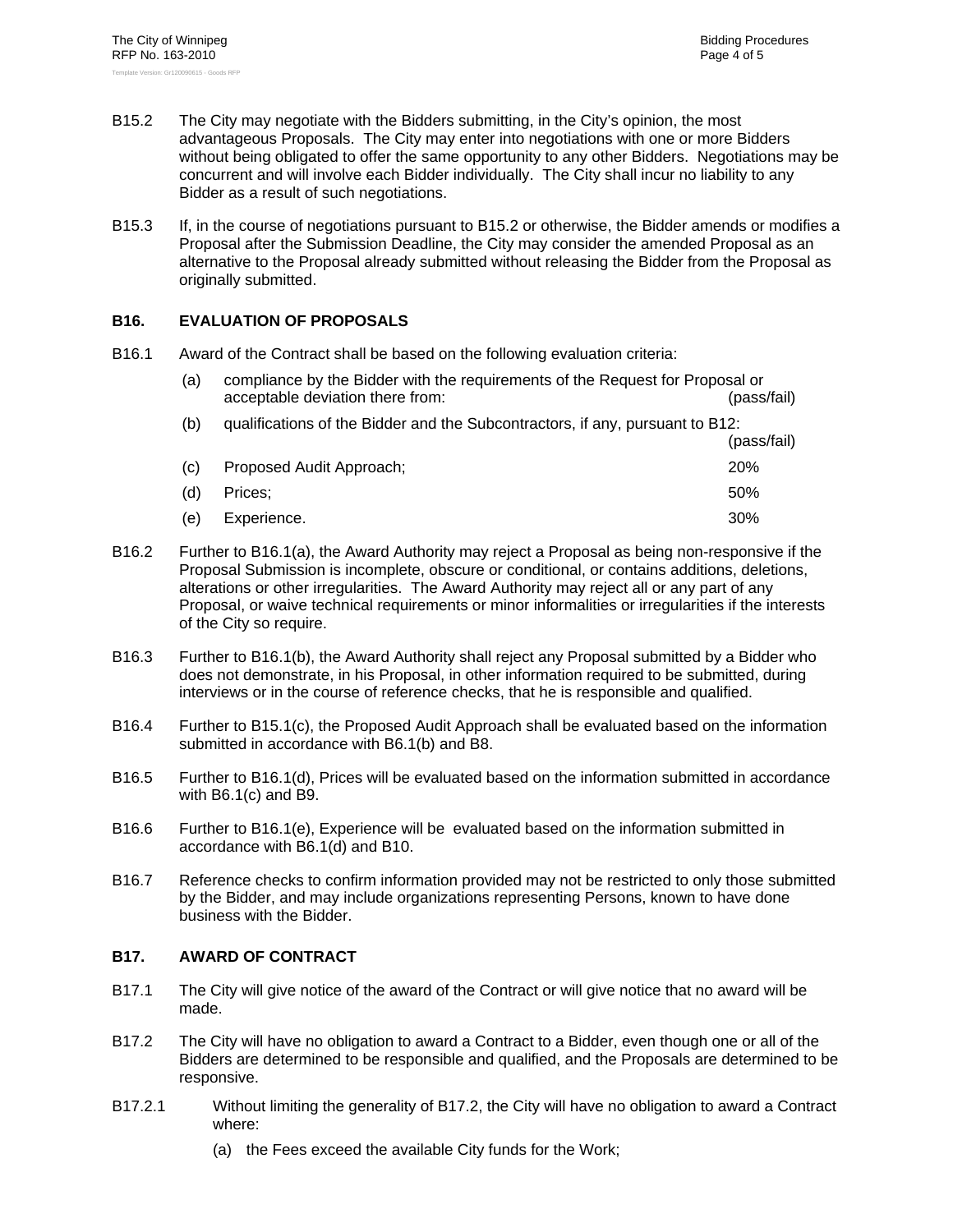- (b) the Fees are materially in excess of the Fees received for similar work in the past;
- (c) in the judgment of the Award Authority, the interests of the City would best be served by not awarding a Contract.
- B17.3 Where an award of Contract is made by the City, the City shall not be obligated to award any item to the responsible Bidder submitting the most advantageous offer for that item and shall have the right to choose the alternative which is in its best interests.
- B17.3.1 Following the award of contract, a Bidder will be provided with information related to the evaluation of his Proposal upon written request to the Contract Administrator.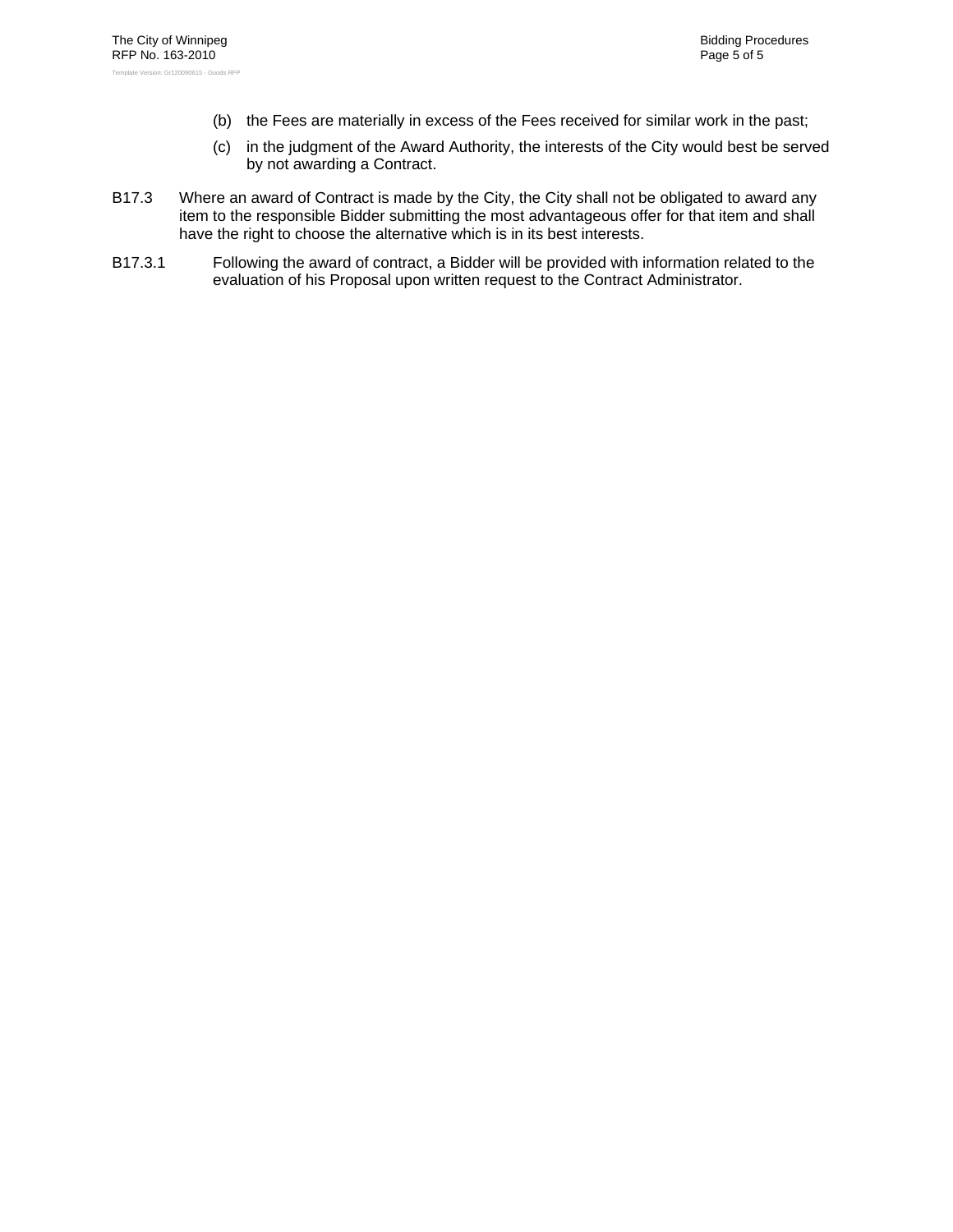## **PART D - SUPPLEMENTAL CONDITIONS**

#### **D1. SCOPE OF WORK**

- D1.1 The Work to be done under the Contract shall consist of:
	- (a) review of the City's streets and lane lighting billings payment systems;
	- (b) performing a recovery audit of the billings to the City for streets and lane lighting charges by Manitoba Hydro, including all elements of the billings to ensure that the amounts billed to the City are correct.
- D1.2 The streets and lane lighting utility billings to the City for the 2009 calendar year totalled approximately \$10.4 million.
- D1.3 The Contractor shall at a minimum perform a review of the City's streets and lane lighting charges in year one (1), year three (3) and year five (5) of the Contract.
- D1.4 The billings to be audited in year one are for the 2009 calendar year; results from the first year audit may determine that the audit be expanded to include prior year's billings.
- D1.5 The Contractor shall be responsible for the collection of all over payments identified by their review process.
- D1.6 The Contractor shall maintain and provide the City with:
	- (a) copies of all working papers;
	- (b) copies of all supporting documentation i.e.: invoices, transaction reports or other related documentation to support a claim for an over payment by the City;
	- (c) copies of all statements, bills and accounts;
	- (d) copies of records necessary to substantiate all charges for services performed;
	- (e) management reports on the findings of the review(s); and
	- (f) recommendations to improve the internal controls of the systems reviewed.
- D1.7 Work that is excluded from this Contract includes the following:
	- (a) All Commodity Tax (Goods and Services Tax, Provincial Sales Tax, etc.) related issues;
	- (b) All credit invoices received from Manitoba Hydro that the City has already identified but not taken; and
	- (c) Any amount that the City has already identified as an over payment.

#### **D2. CONTRACT ADMINISTRATOR**

D<sub>2.1</sub> The Contract Administrator is: Darcy Stewart, CA Manager of Finance and Administration Public Works Department 102-1155 Pacific Ave. Winnipeg, MB R3E 3P1

> Telephone No.: (204) 986-7388 Facsimile No.: (204) 986-7358

Email: dstewart@winnipeg.ca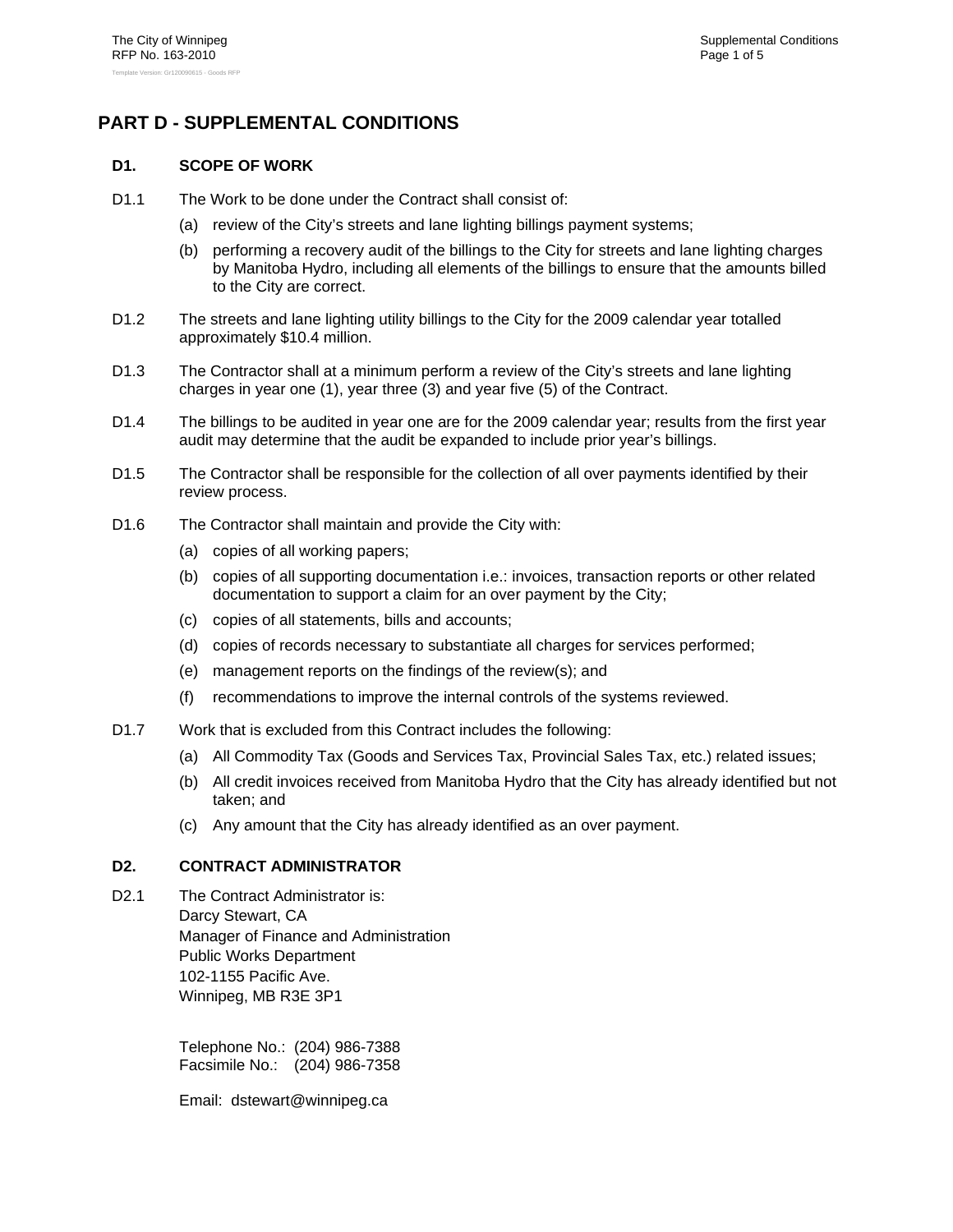#### **D3. CONFIDENTIALITY AND OWNERSHIP OF INFORMATION**

D3.1 Information provided to the Contractor by the City or acquired by the Contractor during the course of the Work is confidential. Such information shall not be used or disclosed in any way without the prior written authorization of the Contract Administrator.

#### **D4. COMMENCEMENT**

- D4.1 The Contractor shall not commence any Work until he is in receipt of a notice of award from the City authorizing the commencement of the Work.
- D4.2 The City intends to award this Contract by April 30, 2010.

#### **D5. PAYMENT**

- D5.1 Fees shall be payable without deduction, including no deduction for income taxes, Canada Pension Plan or Employment Insurance premiums or contributions.
- D5.2 The Contractor shall submit invoices monthly for the Services rendered within the previous month and the City shall pay same within thirty (30) days of confirmation of recovery of overpayments, subject to the approval of invoices by the Contract Administrator.
- D5.3 The City may, at its option; pay the Contractor by direct deposit to the Contractor's banking institution.
- D5.4 Prices from non-resident Contractors are subject to a Non-resident Withholding Tax pursuant to the Income Tax Act (Canada).

#### **D6. DEFAULT AND TERMINATION**

- D6.1 The Contractor is in breach of or in default under this Contract if, at any time:
	- (a) any representation or warranty made by the Contractor is false or misleading in any material respect; or
	- (b) the City is reasonably of the opinion that:
		- (i) the Contractor is not carrying out the Services in a manner acceptable to the City or in accordance with the terms and conditions of this Contract; or
		- (ii) the Contractor has failed to comply with, any of its material obligations or undertakings under this Contract; and
		- (iii) the Contractor, on receiving notice in writing from the City of the breach, default or failure, has failed to remedy the breach, default or failure to the satisfaction of the City within five (5) days of receiving the notice, or in the event the breach, default or failure is such that it cannot be remedied within five (5) days, has failed to provide to the City within five (5) days of receiving the notice a plan, acceptable to the City, for remedying the breach, default or failure within a reasonable period of time; or
	- (c) if any receiver or interim receiver, trustee or liquidator of all or substantially all of the Contractor's property is appointed; or if the Contractor makes an assignment for the benefit of its creditors or makes any assignment or has a receiving order made against it under the *Bankruptcy and Insolvency Act (Canada)*; or becomes bankrupt or insolvent or makes application for relief under the provisions of any statute now or hereafter in force concerning bankrupt or insolvent debtors; or takes any action whatever, legislative or otherwise, with a view to winding-up, dissolution or liquidation of the Contractor.
- D6.2 If the Contractor is in breach of or in default under this Contract, the City may do or require one or more of the following:
	- (a) suspend or withhold any payments due, or any part thereof, until the Contractor has remedied the breach, default or failure to the satisfaction of the City;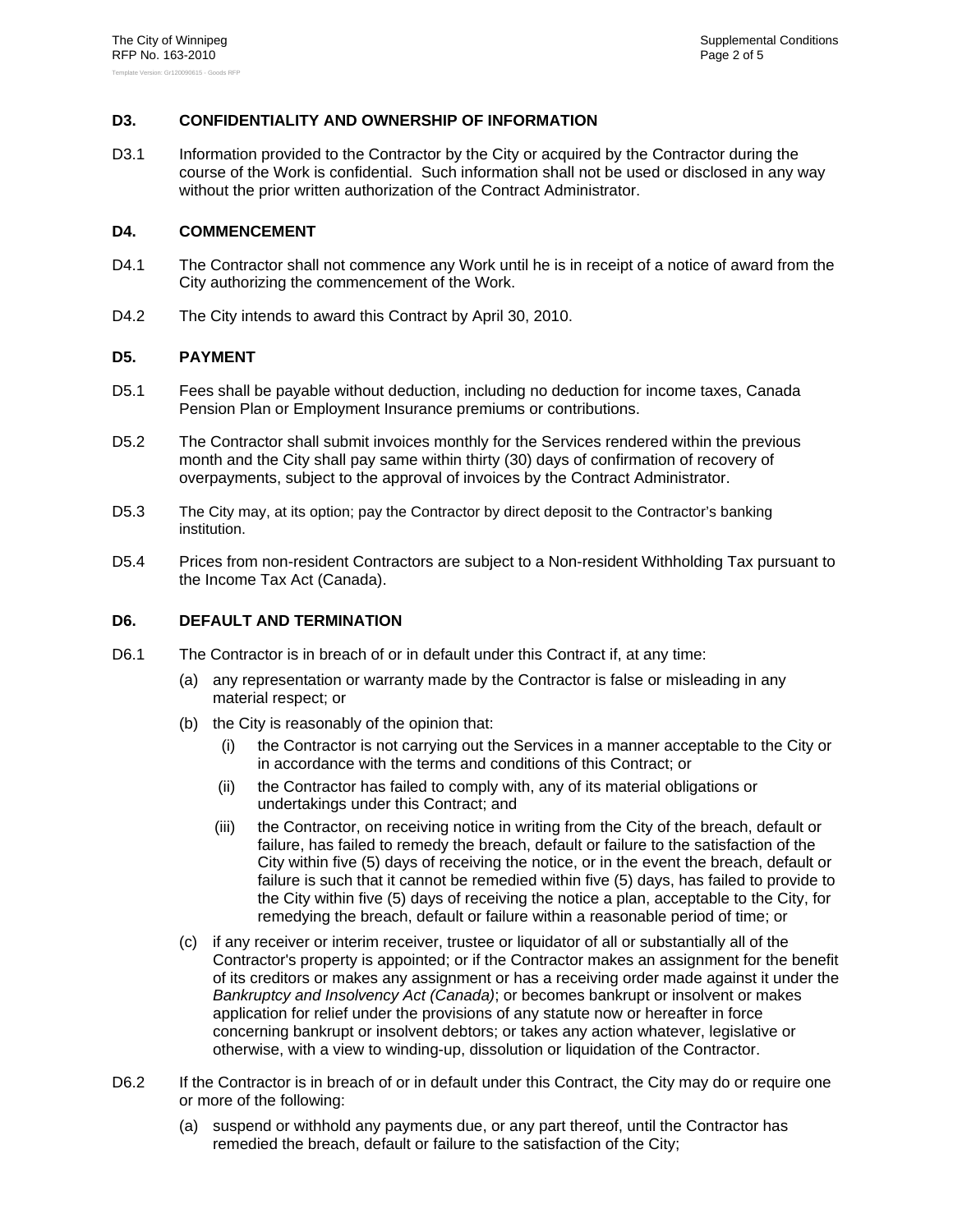- (b) where the breach, default or failure is not remedied or is not capable of being remedied, terminate this Contract and any financial obligation of the City hereunder by giving notice in writing;
- (c) where the breach, default or failure is one described above, terminate this Contract and any financial obligation of the City hereunder by giving notice in writing.
- D6.3 Upon notice of termination of this Contract being provided, the Contractor shall deliver to the City all reports, lists and other data and information and material utilized, collected, compiled, drawn or produced in connection with this Contract which are in its possession or under its control.
- D6.4 Upon notice of termination of this Contract being provided, and upon receipt of a final statement for Services rendered, the City will pay to the Contractor such amounts as the Contractor may be entitled to receive under this Contract as a payment for Services properly rendered under this Contract up to the date of the notice. The City may set off against such payment any amounts owing to it by the Contractor.

#### **D7. INDEMNITY**

- D7.1 The Contractor shall indemnify and save harmless the City from and against all claims, losses, costs, damages, suits, proceedings, or actions arising directly or indirectly out of or related to the Contractor's activities in executing the Services including the Contractor's omissions, negligence, improper acts or delays in executing the Services, for an amount equivalent to the Contract value.
- D7.2 The City may settle any such claim, suit or lien and charge the Contractor with the amount paid or to be paid in effecting a settlement or which may be adjudged due by the City.
- D7.3 The Contractor shall pay to the City the value of all legal services and disbursements required to defend it against any claim arising out of the Contract and in computing the value of such services no regard shall be had to the fact that the same may have been performed by a salaried employee of the City.
- D7.4 The Contractor shall pay to the City all costs taxed against the Contractor in any litigation between the Contractor and the City arising out of the Contract.

#### **D8. DECLARATION OF NO CONFLICT**

- D8.1 The Contractor hereby declares that this Contract is entered into in good faith on the part of the Contractor, that no member of City Council, administrative or financial officer, director or any other officer of the City has any pecuniary interest, direct or indirect, in this Contract or any other contract or part of a contract, or commission made pursuant to this Contract or to any benefit to arise there from, and agrees that it shall forfeit all claims for payment or otherwise under this Contract if any member of City Council, administrative or financial officer, director or any other officer of the City is at any time interested therein or if any interest therein is given or agreed to be given to it and as well shall refund to the City any monies paid to the Contractor by the City under this Contract.
- D8.2 The Contractor declares that it has not participated in any collusive scheme or combine in connection with the Proposal or this Contract and agrees that it shall forfeit all claims for payment or otherwise under this Contract if it should ever be established that this declaration is false and as well shall refund to the City any monies paid to the Contractor by the City under this Contract.

#### **D9. INFORMATION AND REPORTS**

D9.1 The Contractor shall, at such time and in such form as the City may require, furnish such periodic reports concerning the status of the Services, such statements, certificates, approvals and copies of proposed and executed plans and claims and other information relative to the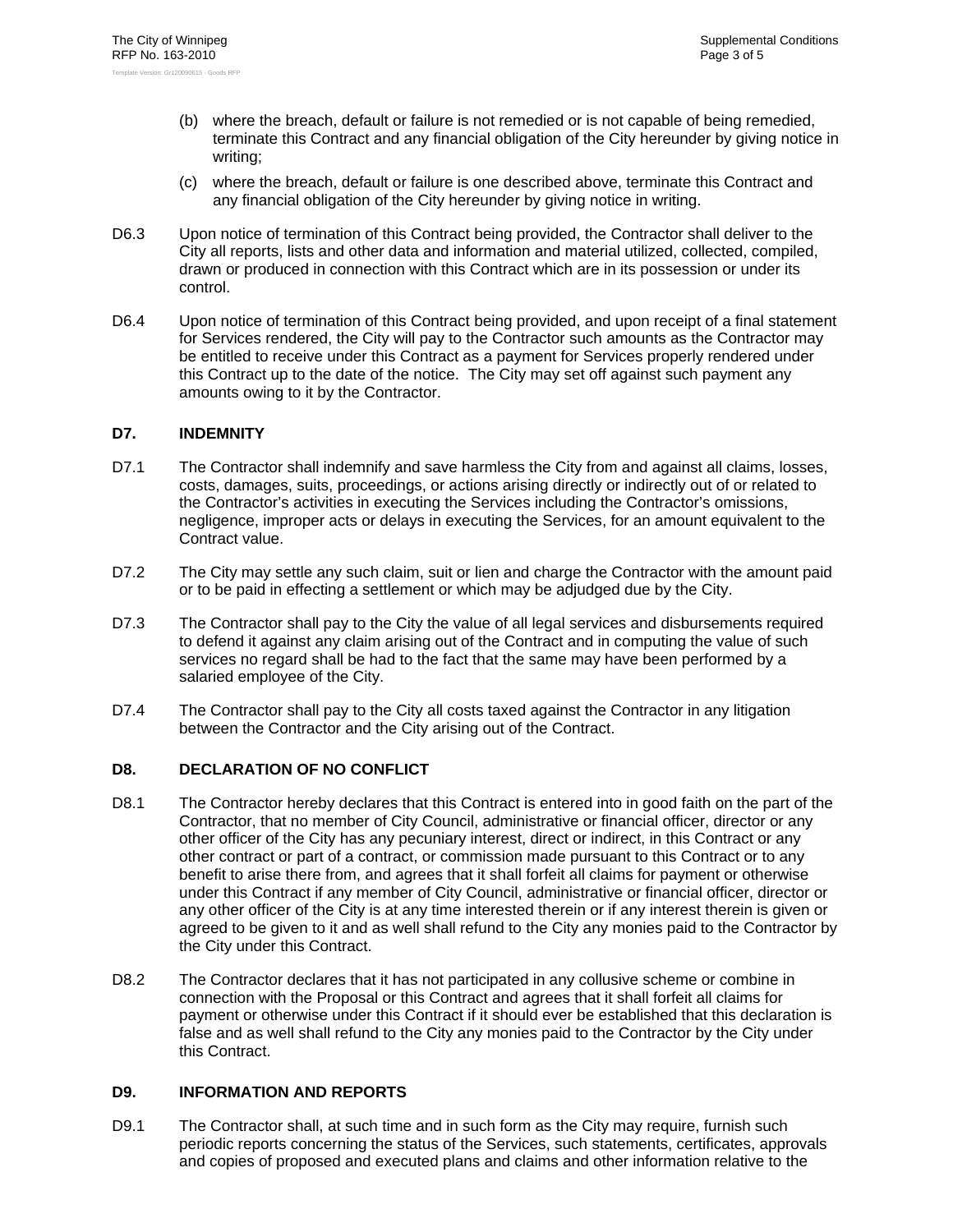Services as may be requested by the City. The Contractor shall furnish the City, upon request, with copies of all documents and other materials prepared or developed in relation with or as part of the Services.

#### **D10. MODIFICATION OF CONTRACT**

D10.1 This Contract may be modified by the parties hereto only by a written supplemental agreement executed by both parties.

#### **D11. ASSIGNMENT**

D11.1 The Contractor shall not voluntarily or by operation of law assign or otherwise transfer the obligations incurred on its part pursuant to the terms of this Contract without the prior written consent of the City. Any attempted assignment or transfer by the Contractor of its obligations without such consent shall be wholly void.

#### **D12. CITY NOT OBLIGATED TO THIRD PARTIES**

D12.1 The City shall not be obligated or liable hereunder to any party other than the Contractor.

#### **D13. WHEN RIGHTS AND REMEDIES NOT WAIVED**

- D13.1 In no event shall the making by the City of any payment to the Contractor constitute or be construed as a waiver by the City of any breach of covenant, or any default which may then exist, on the part of the Contractor and the making of any such payment by the City while any such breach or default exists shall in no way impair or prejudice any right or remedy available to the City in respect of such breach or default.
- D13.2 The waiver by either party of any breach of any provision of this Contract shall not operate or be construed as a waiver of any subsequent breach.

#### **D14. DEFINITIONS**

- D14.1 Where used in this Request for Proposal:
	- (a) "**Award Authority**" means the authority having the jurisdiction to award the Contract according to the City's by-laws, policies or procedures;
	- (b) "**Bidder**" means any person submitting a Proposal for the Work;
	- (c) "**Business Day**" means any Calendar Day, other than a Saturday, Sunday, or a statutory or civic holiday;
	- (d) "**City**" means The City of Winnipeg as continued under The City of Winnipeg Charter, Statutes of Manitoba 2002, c. 39, and any subsequent amendments thereto;
	- (e) "**Contract**" means the combined documents consisting of either:
		- (i) the agreement forwarded to the Contractor and all schedules thereto (consisting of the Request for Proposal and any documents (and Drawings) referred to and incorporated therein) together with the Proposal and any submissions required to be made by the Contractor after award, and all amendments to the foregoing; or
		- (ii) the Purchase Order prepared and forwarded to the Contractor which shall be deemed to include the Request for Proposal and any documents (and Drawings) referred to and incorporated therein, together with the Proposal and any submissions required to be made by the Contractor after award and all amendments to the foregoing.
	- (f) "**Contract Administrator**" means the person designated as such in the Supplemental Conditions;